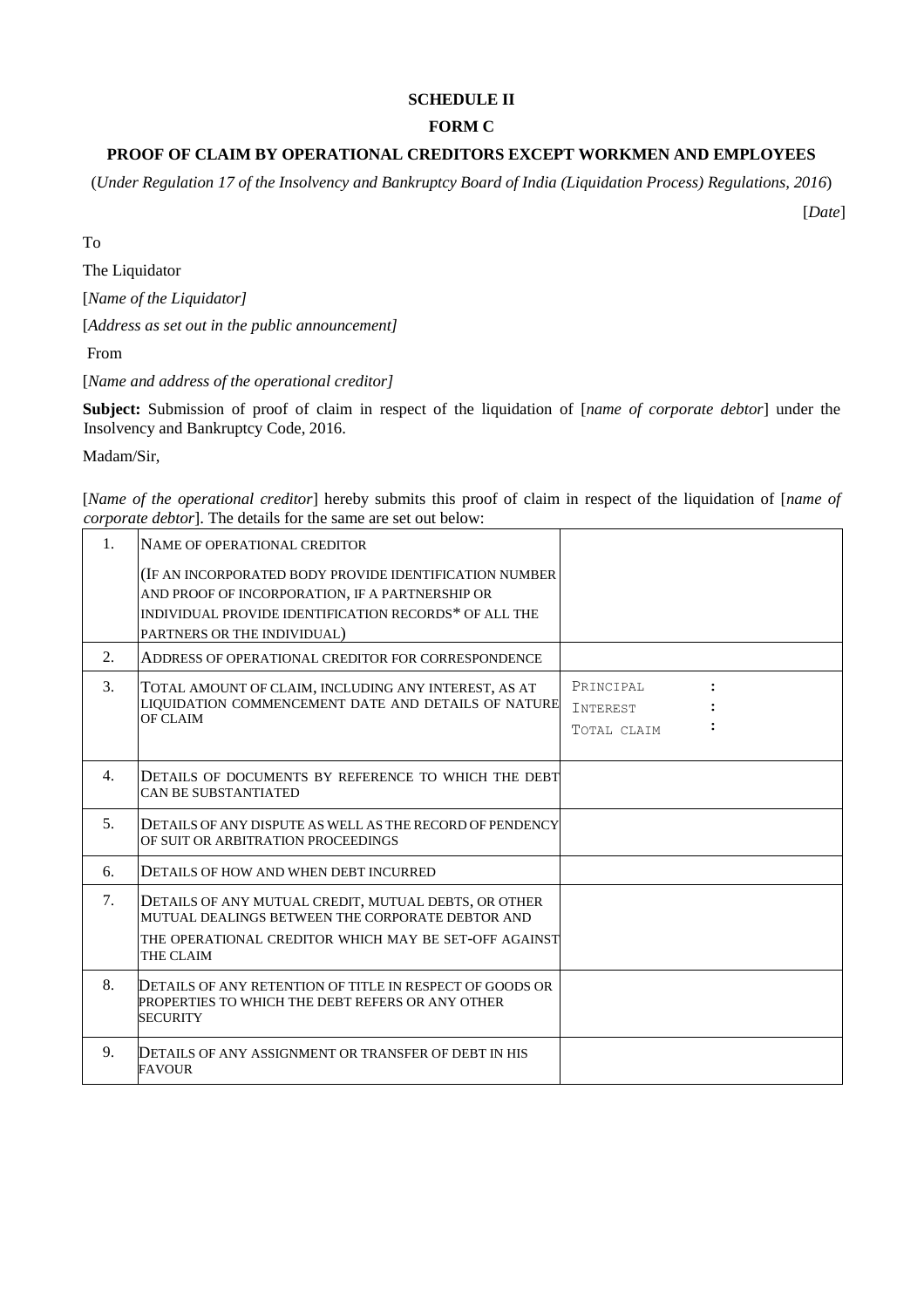| 10. | DETAILS OF THE BANK ACCOUNT TO WHICH THE OPERATIONAL<br>CREDITOR'S SHARE OF THE PROCEEDS OF LIQUIDATION CAN BE<br><b>TRANSFERRED</b> |                      |
|-----|--------------------------------------------------------------------------------------------------------------------------------------|----------------------|
|     | LIST OUT AND ATTACH THE DOCUMENTS RELIED ON IN SUPPORT<br>OF THE CLAIM.                                                              | (i)<br>(ii)<br>(iii) |

Signature of operational creditor or person authorised to act on his behalf (Please enclose the authority if this is being submitted on behalf of the operational creditor)

### Name in BLOCK LETTERS

Position with or in relation to creditor

Address of person signing

**\***PAN, Passport, AADHAAR Card or the identity card issued by the Election Commission of India.

#### **AFFIDAVIT**

I, [*name of deponent*], currently residing at [*address of deponent*], do solemnly affirm and state as follows:

- 1. The above named corporate debtor was, at liquidation commencement date, that is, the \_\_\_\_\_\_\_\_\_ day of \_\_\_\_\_\_\_\_\_\_ 20\_\_\_\_\_\_ and still is, justly and truly indebted to me [or to me and[*insert name of copartners*]*,*  my co-partners in trade, or, as the case may be] in the sum of Rs. \_\_\_\_\_\_\_\_\_\_ for \_\_\_\_\_ [*please state consideration*].
- 2. In respect of my claim of the said sum or any part thereof, I have relied on and the documents specified below:

[*Please list the documents relied on as evidence of debt*.]

- 3. The said documents are true, valid and genuine to the best of my knowledge, information and belief.
- 4. In respect of the said sum or any part thereof, I have not, nor have my partners or any of them, nor has any person, by my/our order, to my/our knowledge or belief, for my/ our use, had or received any manner of satisfaction or security whatsoever, save and except the following:

[*Please state details of any mutual credit, mutual debts, or other mutual dealings between the corporate debtor and the operational creditor which may be set-off against the claim*.]

Solemnly, affirmed at \_\_\_\_\_\_\_\_\_\_\_\_\_\_\_\_\_\_\_\_\_ on \_\_\_\_\_\_\_\_\_\_\_\_\_\_\_\_\_ day, the \_\_\_\_\_\_\_\_\_\_day of 20

Before me,

Notary / Oath Commissioner

Deponent's signature